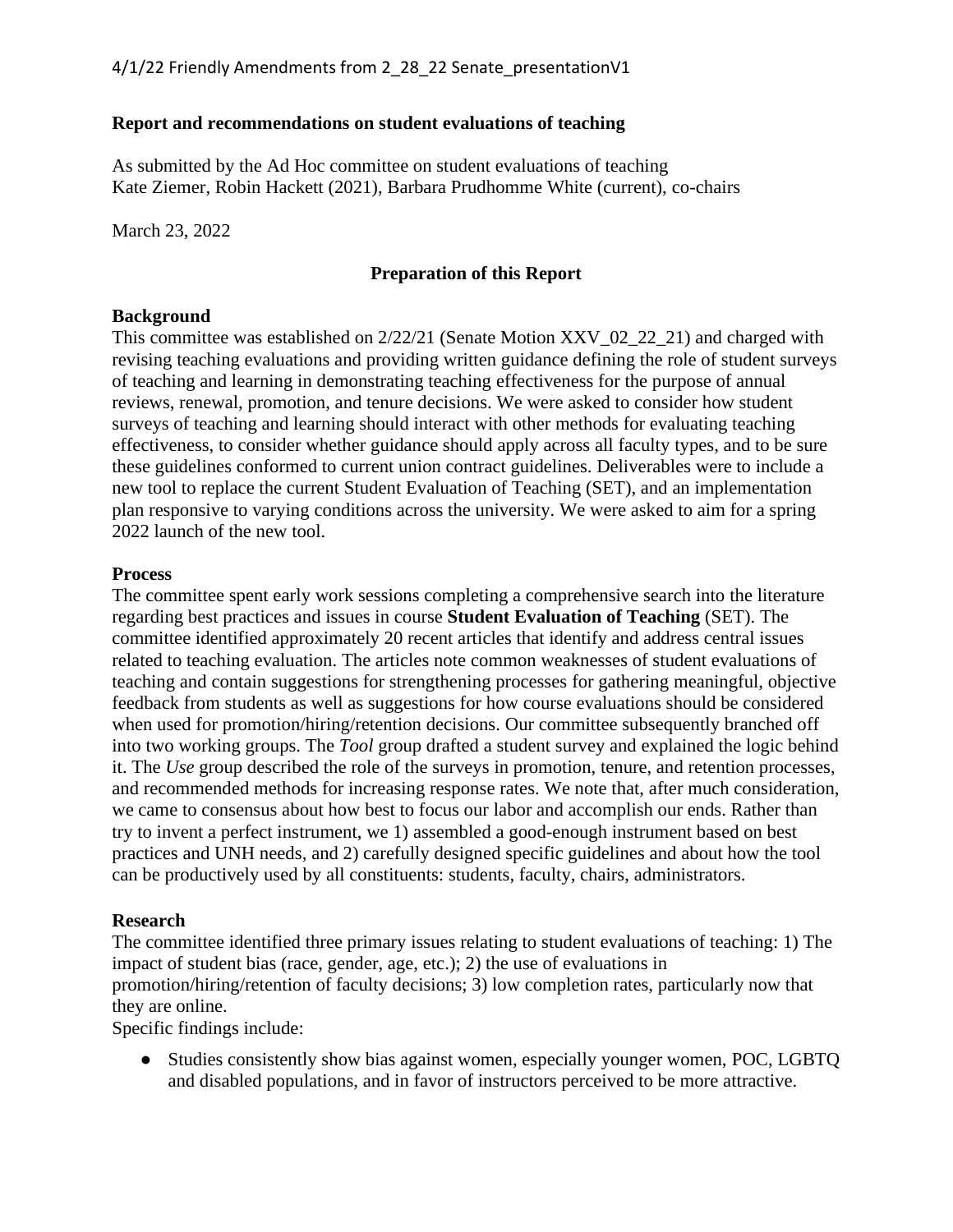These effects seem to vary by discipline (Lee & Benton, 2017; Kreitzer et al., 2021a, 2021b)

- Students more highly rank instructors of their own gender and race (Kreitzer et al., 2021a, 2021b)
- There is no correlation between instructors ranking and measured student learning (Uttl et al., 2016; Esarey & Valdes 2020; Flaherty 2020; ASA 2019)
- There is positive correlation between students' grades and evaluation scores (Stroebe) 2016)
- There is positive correlation between lighter workload and higher scores
- Traditional SET may punish best pedagogical practices. Group or teamwork, peer review, and engaged and active learning receive lower scores.
- Qualitative courses are rated higher than quantitative courses, all else equal (Uttl et al., 2013)
- Students that value SET rate instructors more highly (Spooren & Christiaens, 2017)
- "Evaluations are shaped by discipline, student interest, class level, class difficulty, class meeting time, and other course-specific characteristics, but not generally actual instructor quality" (Kreitzer et al., 2021b) "and they can be influenced by course characteristics like time of day, subject, class size, and whether the course is required, all of which are unrelated to teaching effectiveness" (ASA 2019). Instructor scores can also be improved by bringing cookies to class on evaluation day (Hessler et al., 2018).

Given the literature review, the committee confirmed that these issues are a national phenomenon that many institutions are attempting to address.

Of note, the committee recognizes that there have been several Senate committees over at least the past 8-10 years that have been convened with similar charges. The 2017 senate Ad Hoc committee report (see posted report in OneDrive file) submitted on 5/1/2017 is especially compelling in its thorough research and similar findings. The previous committee's report provides a supportive independent perspective from a different group of faculty that delivered a very similar report as this one, and highlighted nearly identical issues in the literature. Their report resulted in a Senate motion presented below (with friendly amendments included), that passed in favor with 54 votes, 3 votes opposed, and 4 abstentions (Motion XXI M18 date May 8 2017). The 2021-22 Ad Hoc committee extended prior committee work through an updated literature review as well as developing a new instrument for broad application across the institution. The current committee also developed clear recommendations and guidelines for application of the new instrument.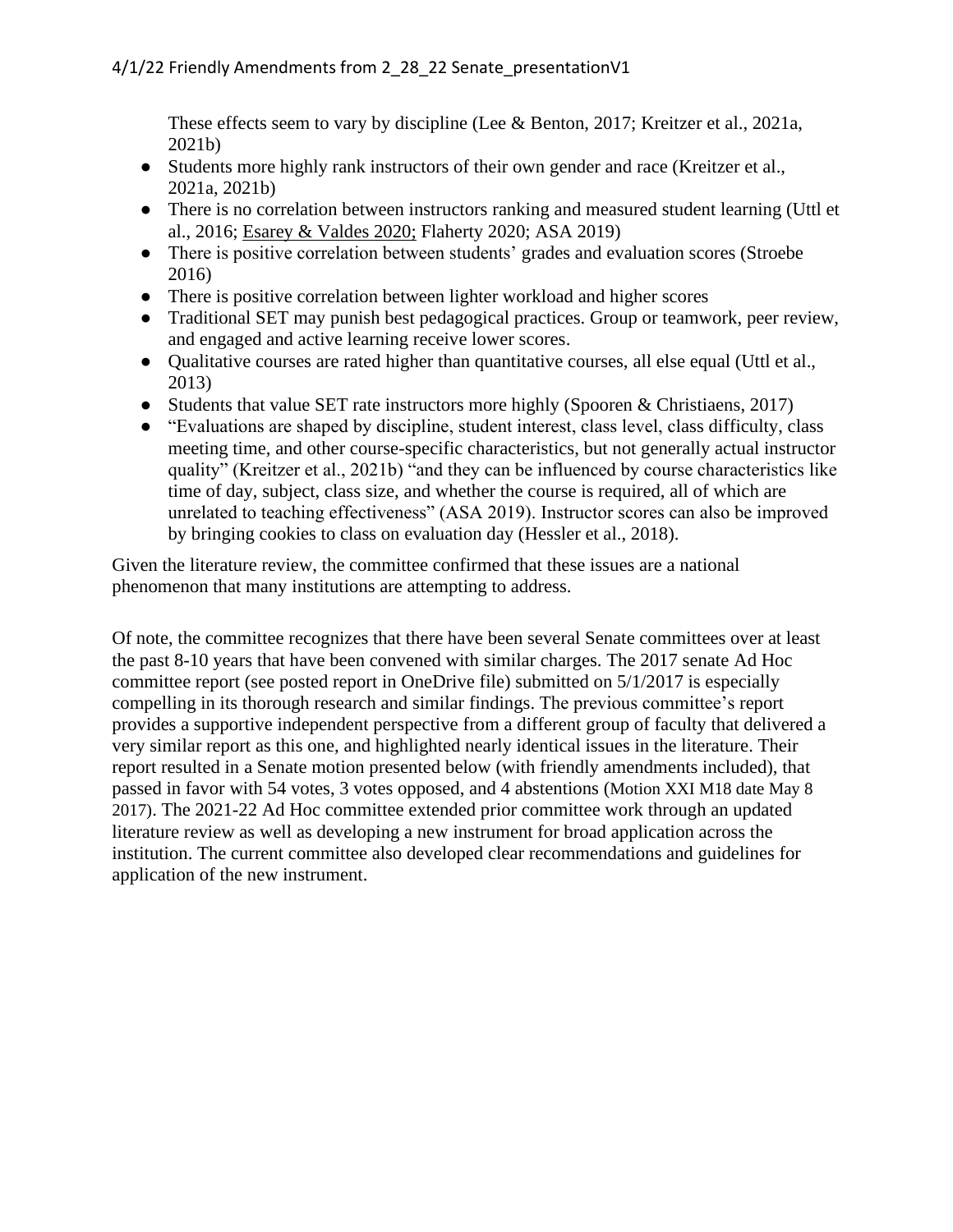#### *5\_1\_2017*

*Motion - That the Faculty Senate support development of a formative teaching assessment process that embodies the goal of continual improvement for all faculty, and which provides earlier and more productive engagement of students in this process within each course. The Senate Agenda Committee will implement assignments to appropriate Senate standing or ad hoc committees. That process should include the recommended actions that follow.*

*1) That a faculty senate committee, working with the Center for Excellence and Innovation in Teaching and Learning, develop specific recommendations and guidance for instructors regarding early-semester course assessment including professional development on engaging students in that process.*

*2) That the Center for Excellence and Innovation in Teaching and Learning develop instructional recommendations for students on how to provide constructive professional feedback.*

*3) That a faculty senate committee, working with the Center for Excellence and Innovation in Teaching and Learning, develop specific recommendations and guidance regarding peer- assessment practices.*

*4) That a faculty senate committee, working with the Center for Excellence and Innovation in Teaching and Learning and the Provost's office, develop specific recommendations and guidance regarding documentation of teaching activity and effectiveness by portfolio.*

*5) That a faculty senate committee, working with the Center for Excellence and Innovation in Teaching and Learning and the Provost's office, articulate a set of components of quality teaching, building on the work of the Study Committee 2016-2017.*

*6) That end-of-course student input be called surveys and not evaluations.*

*7) That a faculty senate committee take an entirely fresh look at student end-of-course survey prompts to develop a set (numerical and narrative) that provides more insight regarding student perceptions of learning, instructor behaviors, and course learning conditions. In other words, engage students in commenting on what may have affected their learning.*

*8) That the Center for Excellence and Innovation in Teaching and Learning, working with faculty senate representatives, develop a workshop and set of resources regarding the literature on the validity, bias, and reliability of numerical course surveys, including use of historical UNH data. This workshop may be deployed for Deans, Chairs, and all faculty.*

#### **2022 Committee Recommendations**

#### **I. Recommended principles**

#### Principle 1: Minimize Bias

To reduce as much bias as possible, several experts suggest that questions should focus on student experiences and opportunities to give feedback rather than questions that infer evaluating teaching effectiveness (e.g., American Sociological Association, 2019; Kreitzer & Sweet-Cushman, 2021). Given that students often do not hold accurate perceptions of their own learning or progress in the classroom – that is, that they often have underdeveloped metacognition (Ehrlinger & Shain, 2014), students may not always be in the best position to give accurate assessments of teaching effectiveness. For example, when students are asked to provide a quantitative rating to a questionnaire item such as "the instructor's teaching methods facilitated my learning," (Bowdoin College Evaluation Questionnaire), how students conceptualize "facilitated my learning" is unclear. One way that students may make this summary judgment is by the grade they receive—higher grades imply greater learning. In addition, some teaching methods that have been shown empirically to facilitate learning, such as taking frequent quizzes (e.g., Roediger, Putnam, & Smith, 2011), are unpopular and may be rated accordingly.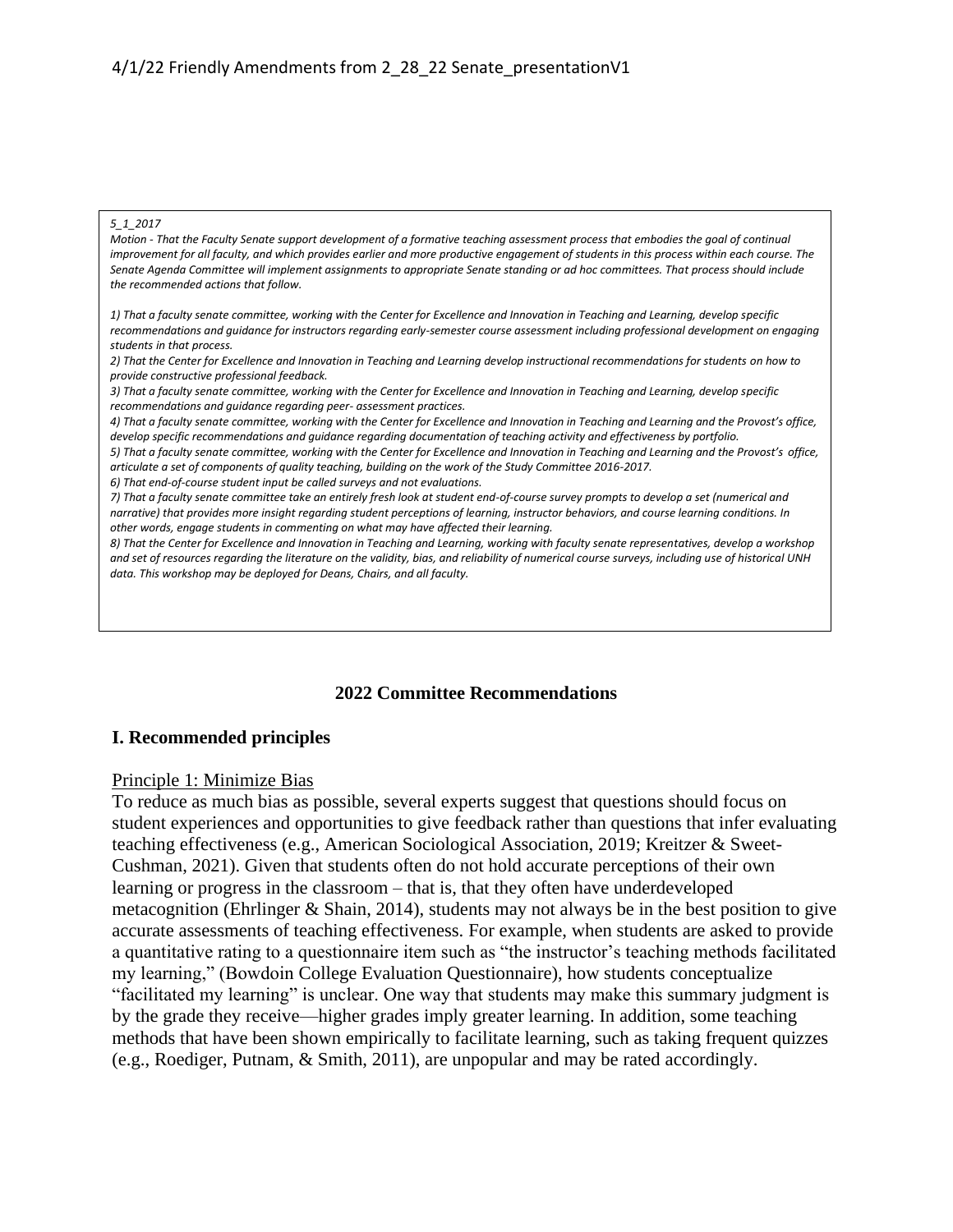Felkey and Batz-Barbarich (2021) noted that some degree of bias will be inherent in any course evaluation. Acknowledging this bias in promotion decisions is important especially in fields where the faculty member is of a different gender or racial background than the majority of other faculty and students.

Finally, Gravestock, and Gregor-Greenleaf (2008) suggested that students benefit from information on both how to provide useful feedback and how course evaluations are used.

### Principle 2: Use student experiences of learning surveys as supplements to other evidence of effective teaching

There is consensus in the literature that course teaching evaluations or student feedback should be only one of many sources of evidence in teaching effectiveness, such as peer review, participation in scholarly activity focused on improvement of teaching, self-reflection, teaching portfolios, etc., (American Sociological Association, 2019; National Research Council, 2003; Kreitzer & Sweet-Cushman, 2021). In addition, evaluators such as chairs, deans, etc. should be informed on the value of SELs in the context of additional sources for evidence of effective teaching (American Sociological Association, 2019; Hanover Research). Adjusting the ways in which SET are used is the primary mechanism for addressing potential bias.

### Principle 3: Make efforts to improve student response rates

A key point regarding student response rates and vulnerability to wide variability based on outliers suggests that we need to implement strategies to increase student response rates (Kreitzer & Sweet-Cushman (2021). A threshold response rate of at least two thirds or 66.6% of the course enrollment is recommended (Gravestock & Greg-Greenleaf, 2008). To improve response rates, faculty can provide time during class to complete a brief survey, inform students of the usefulness of their responses for future courses, and give specific examples of how faculty have used feedback in prior semesters (Hoel & Dahl, 2019). We recommend that students be provided with some sort of incentive to fill out surveys. For instance, the date for the release of all grades might be set for January 15; students can obtain their grades released earlier by filling out a survey. Another suggestion is to reward students who fill out surveys with access to aggregate data from those surveys. These data will have value to students for class selection.

## **II. Recommended structure for survey instrument (tool)**

The Committee recommends the following key elements of a new student course feedback survey implemented through the BLUE TEV system.

The proposed instrument asks students to reflect on their learning experiences, rather than rate their professors' behaviors and/or strategies. The 4-part instrument will be named "Student Experiences of Learning" (SEL) and combine qualitative and quantitative questions as well as standardized and customizable segments. The instrument is appropriate for use across all instructional formats, faculty types, and across disciplines, as the survey tools includes broad questions as well as optional sections customizable by instructors, departments, and colleges.

## Part 1: Standardized questions

Part one of our proposed instrument is a standardized set of 7 questions administered to students in all courses. It includes five open-ended narrative (qualitative) questions and two universally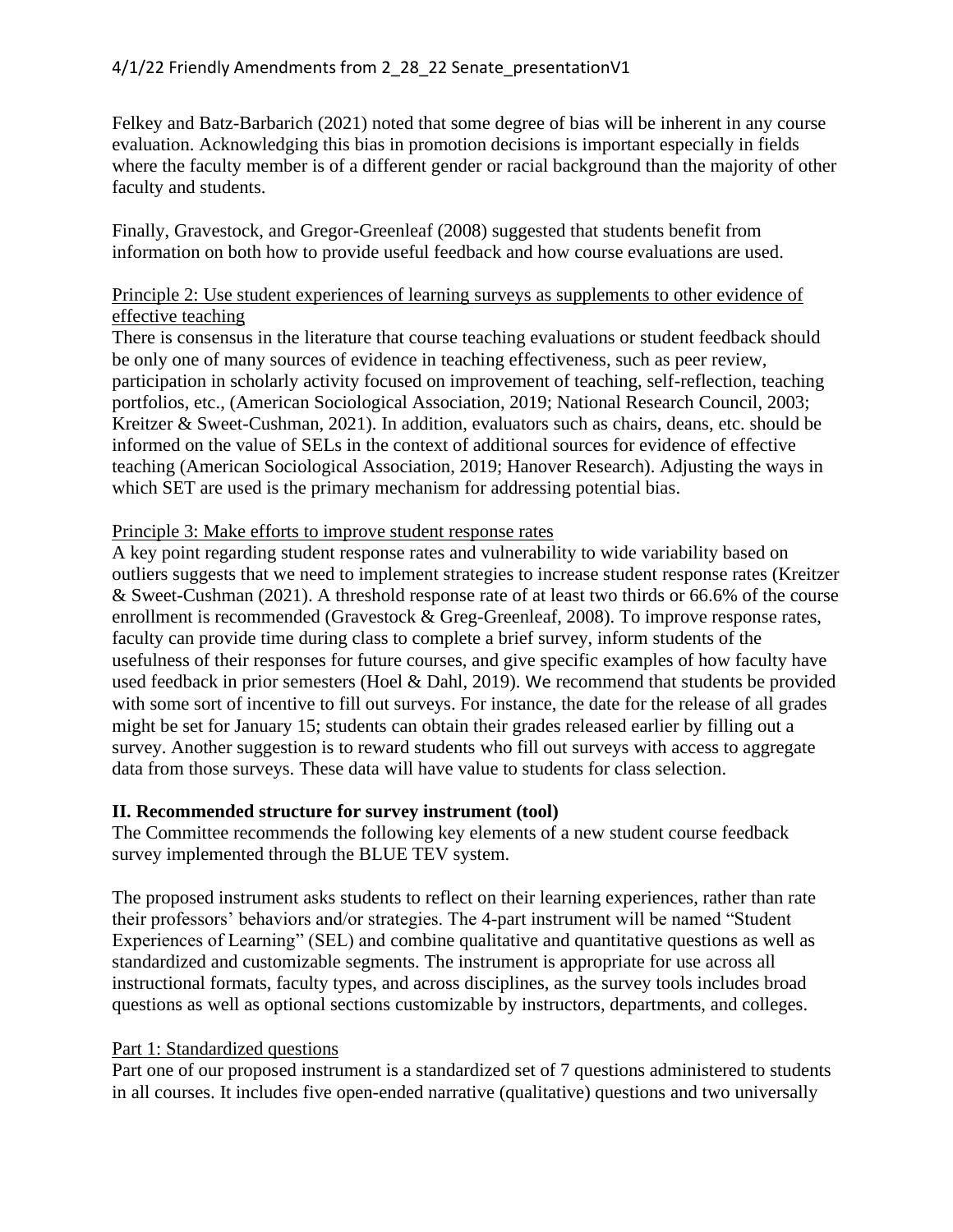## 4/1/22 Friendly Amendments from 2 28 22 Senate presentationV1

applicable Likert Scale and yes/no quantitative questions. These questions were developed from sources of best practice questions that have been tested as statistically valid. The questions ask students about meaningful aspects of their own learning experience rather than asking them to rate/evaluate in ways that requires expertise they do not always have. In addition to improving the value of the response for faculty, there is pedagogical value: student's positive perceptions of their learning and critical reflection on the learning environment are linked to their actual learning and the effectiveness of the learning environment. Questions are designed to be relevant to all course types and disciplines. Furthermore, the instrument does not ask students for an overall quantitative rating. Eliminating the overall quantitative rating (a) reduces the risk that student responses will be used disproportionately in the assessment of teaching for reappointment/promotion decision; and (b) allows faculty to try innovative and/or new pedagogical approaches without concern about impacting the "overall rating" value. The results of this first section will be shared with department heads, administrators, and committees.

We understand the practical desire many have for multiple quantitative questions. While quantitative measures can give quick views of how faculty may be performing, research has identified biases in these questions, as well as the increased chance that participants interpret the question differently than intended (Kreitzer, et al, 2021b). The possibility of bias is not eliminated by using rating scales. However, the instrument is designed to deter using student responses to compare individual faculty to each other or to a department average, and to encourage use in documenting trends for individual instructors over time (ASA, 2019).

#### Part 2: Optional portions of the instrument

## a) Optional instructor-level feedback questions

An optional section that instructors can use to solicit additional feedback on their teaching, and/or students' perceptions of their learning. Faculty who elect to include a part two can select several rating-scale items targeted to their individual professional goals through a database of statistically tested questions, or (if deemed feasible) by adding their own questions. [Note that the ability to add free text questions may not be practical, depending on the software used.]

#### b) Optional department/college-level questions

An optional section for the department/college to determine up to 5 common questions across a department/college.

Importantly, colleges, programs, and departments can customize questions to the instrument, while instructors can also customize their questions and retain control of data from their own questions. Results of Part 2a customized questions are sent only to the instructor, who can use it both to receive candid feedback on their strategies and approaches and to gather support for their cases for promotion or tenure. The results may be shared with departments for developmental or evaluative purposes at the discretion of the professor.

## c) Optional Discovery course questions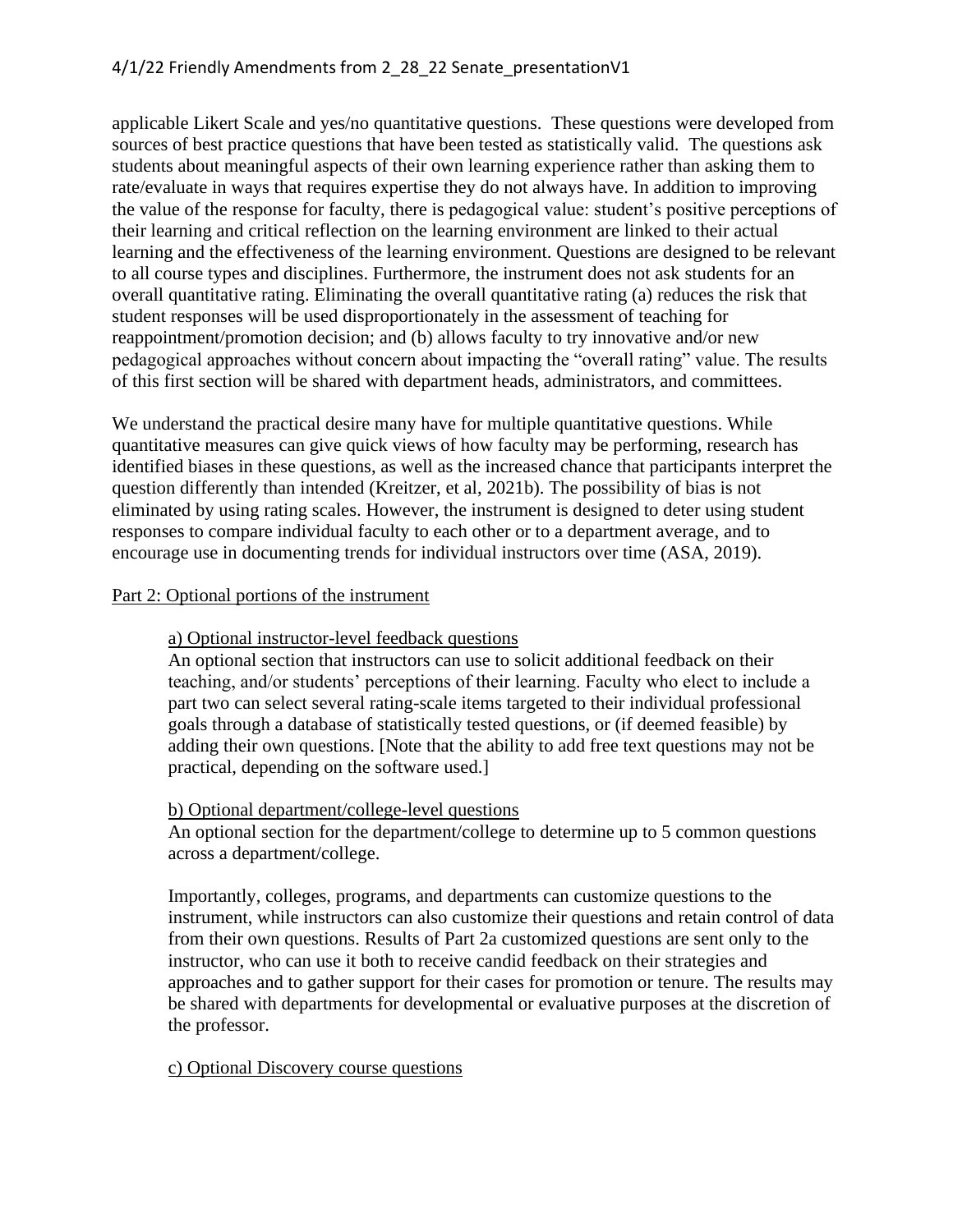An optional section allowing up to 5 Discovery Course questions that will be used to gather university-wide student perception of their learning of general education learning outcomes.

Additionally, additional sections could be used by programs/departments who want to incorporate survey data for program assessments or external accreditation and a separate section for Discovery student learning outcomes to facilitate General Education assessment purposes.

NOTE: For optimal student response, a maximum number of survey questions should be maintained. We recommend no more than 5 questions for each of the optional sections outlined above (Part 2a, b, c above).

### **III. Recommended guidelines for use of survey instrument (tool)**

The Tool Use group reviewed evidence about the objectives of gathering student feedback on courses, best practices for collecting, interpreting, and utilizing such feedback for a variety of purposes, and guidelines for how to prepare students to engage in this process. In doing so, the group identified two fundamental principles guiding the use of student feedback.

First, the purpose of such feedback is to provide formative feedback for the instructor, and second, feedback is valuable as a contributing, not single, piece of information regarding teaching effectiveness. As such, we organized our findings and recommendations into three main areas: guidance for instructors, guidance for administrators and peer review committees (including reappointment, promotion, tenure, post-tenure, analogous reviews for CCLEAR faculty, and reviews for any teaching faculty of record), and guidance for students.

Concerns about these processes that the guidelines are intended to address include the following: student unconscious bias towards instructors of various identities; validity concerns related to low response rates, over-reliance on summary quantitative measures in organizational assessment/promotion processes to the exclusion of other types of data, and the unstated assumption that students can meaningfully evaluate teaching. To address this last point, it is our recommendation that all such data be re-named as Student Perceptions OR Experiences of Learning as they are really data about student perceptions.

## GUIDELINES FOR INSTRUCTORS

- Consider implementing a mid-term survey to 1) convey the value of student experience; 2) modify course as appropriate, which shows students that their experience matters and can make the course a better experience for others; 3) create a culture of assessment/responsive feedback, which might incentivize students to complete the end of term surveys. Share with students how and why you made changes (if that was the case)
- Explain to students how understanding their experience in this course is important to you and to them, and how you have used such feedback in the past to make changes to your course/teaching.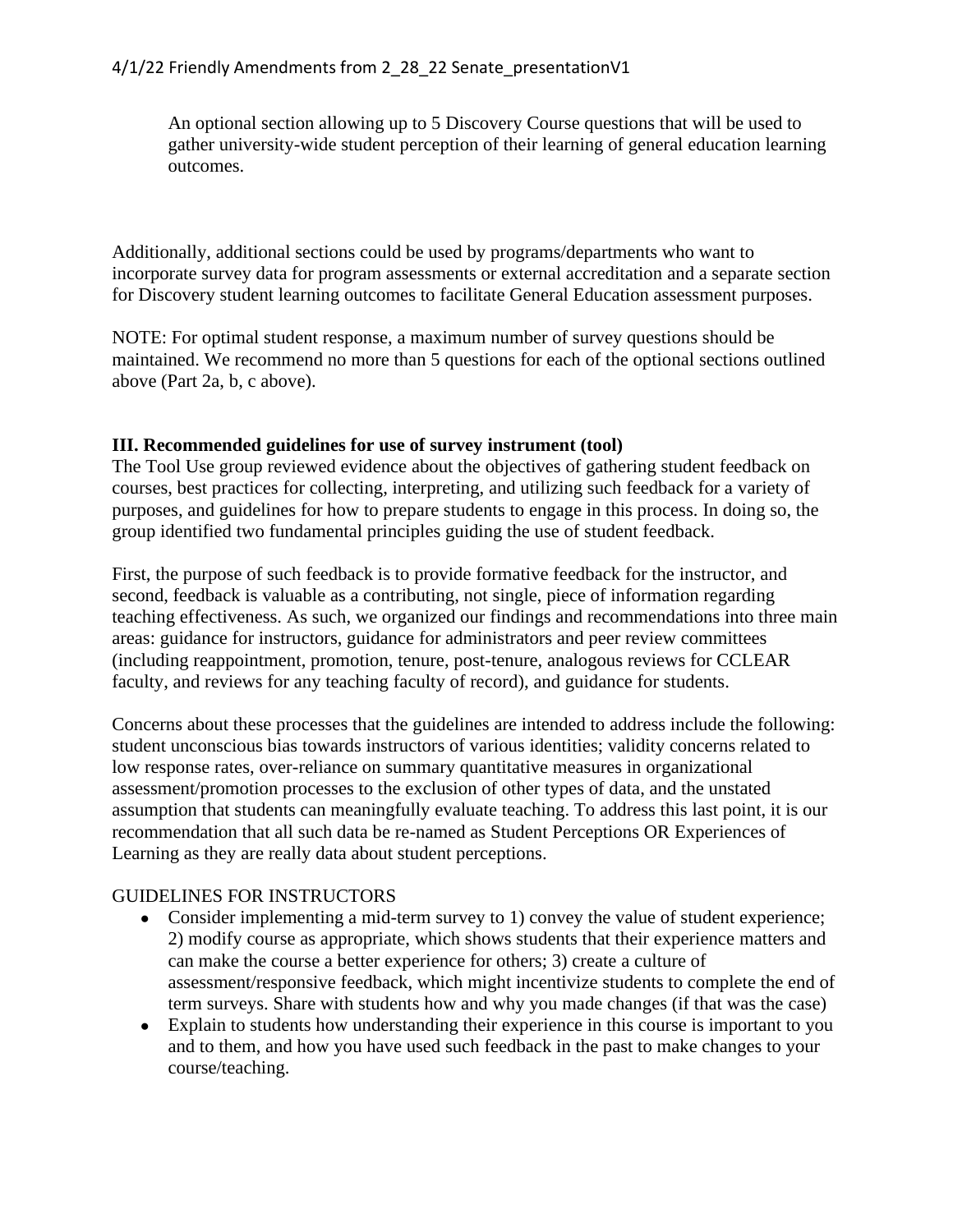- Accompany student course survey information with reflections on what faculty learn from the student ratings/comments and how they have made/will make appropriate modifications to their teaching in response to that feedback; compile this in teaching portfolios to demonstrate the iterative process of improving their teaching as an additional measure of teaching effectiveness.
- Tips for maximizing response rates: Arrange time in class (beginning or middle of your class) for students to complete the survey. Inform students in advance to bring devices to class. Provide time after class before the deadline in case they need to use a computer elsewhere.

## GUIDELINES FOR STUDENTS

- Be constructive and specific in your comments
- Comment from your own experience in the course—use 'I' statements to describe your experience
- Think about the course/unit/chapter learning objectives, and comment on *how* the course was taught in ways that helped you to meet those objectives
- Think about and comment on what will help improve the course for future students

# GUIDELINES FOR USAGE BY DEANS, P&T COMMITTEES, PROMOTION COMMITTEES, AND AGGREGATE PROGRAM ASSESSMENTS

The committee recommends that each college develop college-wide practices based on student feedback of teaching as a part of several methods for evaluating teaching and teaching development. This recommendation includes encouraging faculty and administrators to embrace a perspective of collecting student feedback on their experiences in courses rather than evaluating faculty performance. This perspective embraces the research that suggests that students are best able to provide personal experiences about what supports their learning thereby help faculty better understand effective teaching strategies, rather than provide reliable evaluative information about individual instructors. In addition to using the proposed instrument, several additional metrics of teaching effectiveness grounded in best-practices are encouraged, including:

- a. peer review
- b. early-to-mid-term student feedback for in-course adjustments (Templates available through CEITL)
- c. self-reflection on teaching philosophy
- d. self-study of student performance
- When factored into reviews of teaching, Student Experiences of Learning information should be contextualized as much as possible (e.g., by cross-referencing responses to related questions and/or considering answers to qualitative as well as quantitative questions.) As noted above, the new standardized Student Experiences of Learning instrument will not ask students to provide overall ratings of instructors, the goal being to counteract over-relying on a single question/score in isolation from others.
- Use only as part of larger, broader assessment of teaching process such as peer observation, peer review of syllabi & materials, faculty self-reflection, etc.
- Use only when minimum response rates have been met (literature suggests 65%), and the course enrolls a minimum of 10 students.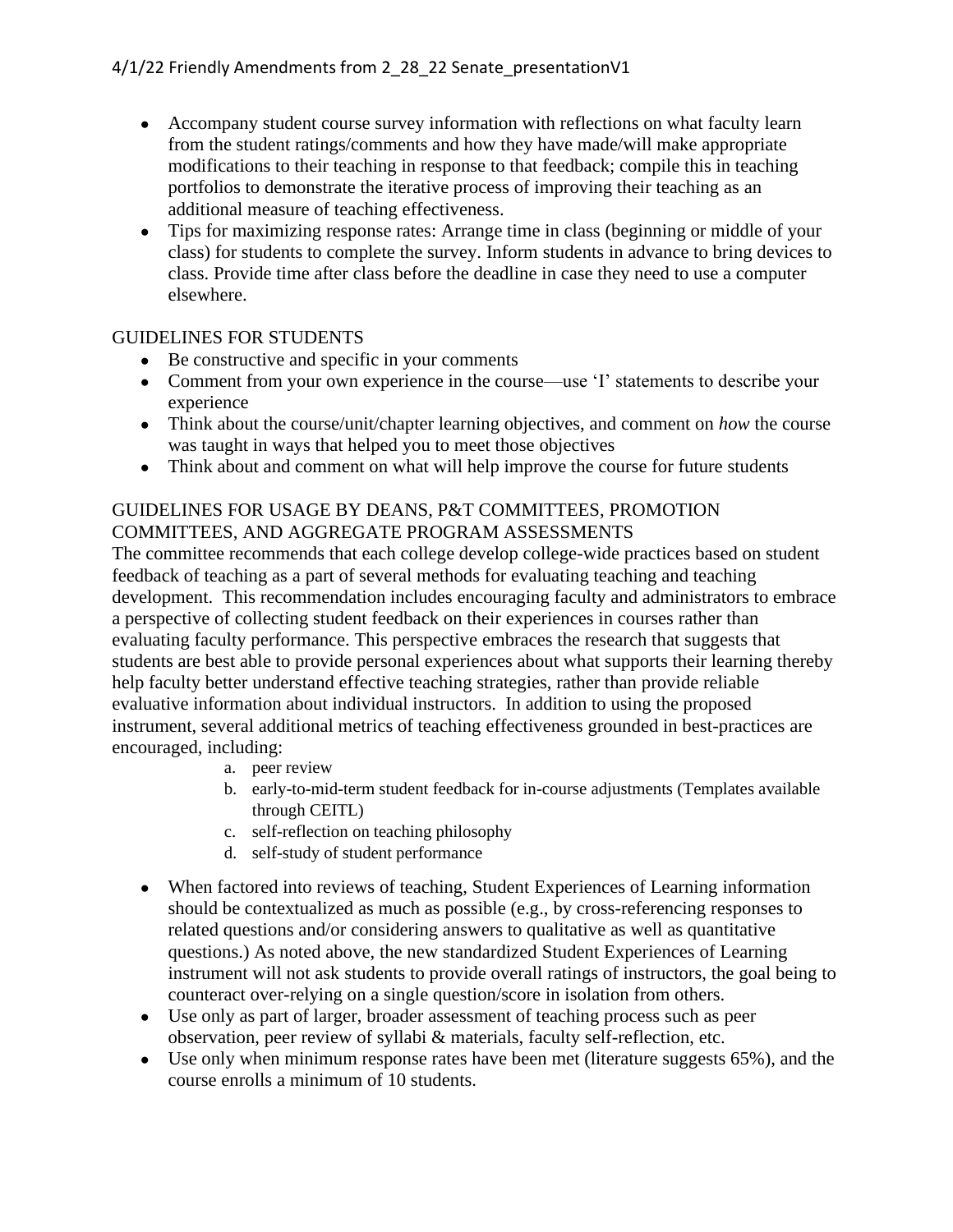- $\bullet$  Identify situations (e.g., very large course sections) in which sampling of qualitative comments from large data sets may be acceptable – sample from quartiles based on student's ratings responses. This may minimize sampling error issues
- Provide guidance on how to responsibly interpret data.
- Use aggregate data to demonstrate college and institutional effectiveness of teaching at UNH.

## **IV. Recommended process for pilot trial**

The committee recommends applying the instrument for a 3-year trial during which data will be collected systematically at several levels (e.g., UNH Survey Center, ET&S, AAUP, colleges, departments, faculty, students) to determine the instruments' performance, efficacy, and utility for collecting meaningful information about courses and teaching practices. Pilot steps include:

**Step 1.** Summer 2022: First roll out to include the common questions section and Discovery optional questions.

**Step 2.** Fall 2022: End of fall term 2022 will include common questions section and remaining optional questions sections.

**Step 3.** Spring 2023: (1) continue rollout and (2) engage Survey Center to help understand efficacy of common questions and suggest any needed wording modifications.

**Step 4.** Summer 2023: Rollout full survey instrument with any modifications to common questions from Survey center.

**Step 5.** Over 2023-2025 collect information at the end of each semester (fall, J-term, spring, summer) and analyze survey effectiveness.

**Step 6.** Fall 2024 – Spring 2025: Assess instrument performance and convene an Ad Hoc committee in fall 2024 to assess all data and information about how well the instrument performed in providing information that is useful for students in giving feedback, and in providing meaningful information for P&T and contract reviews and faculty development, with summary report and recommendations due spring 2025.

We recommend that the faculty senate, both student senates (undergraduate and graduate), and administration work together within and across colleges to increase student survey response. An initial first step includes an information and communication campaign, as well as collecting student feedback on the pilot instrument. If unsuccessful in increasing response rates, then other process points (e.g., delaying grade release) should be considered by an ad hoc committee.

## **Committee Membership**

Beemer, Lawrence Brown, Stephanie Congalton, Russell Conrad, Tammy Collins, Karen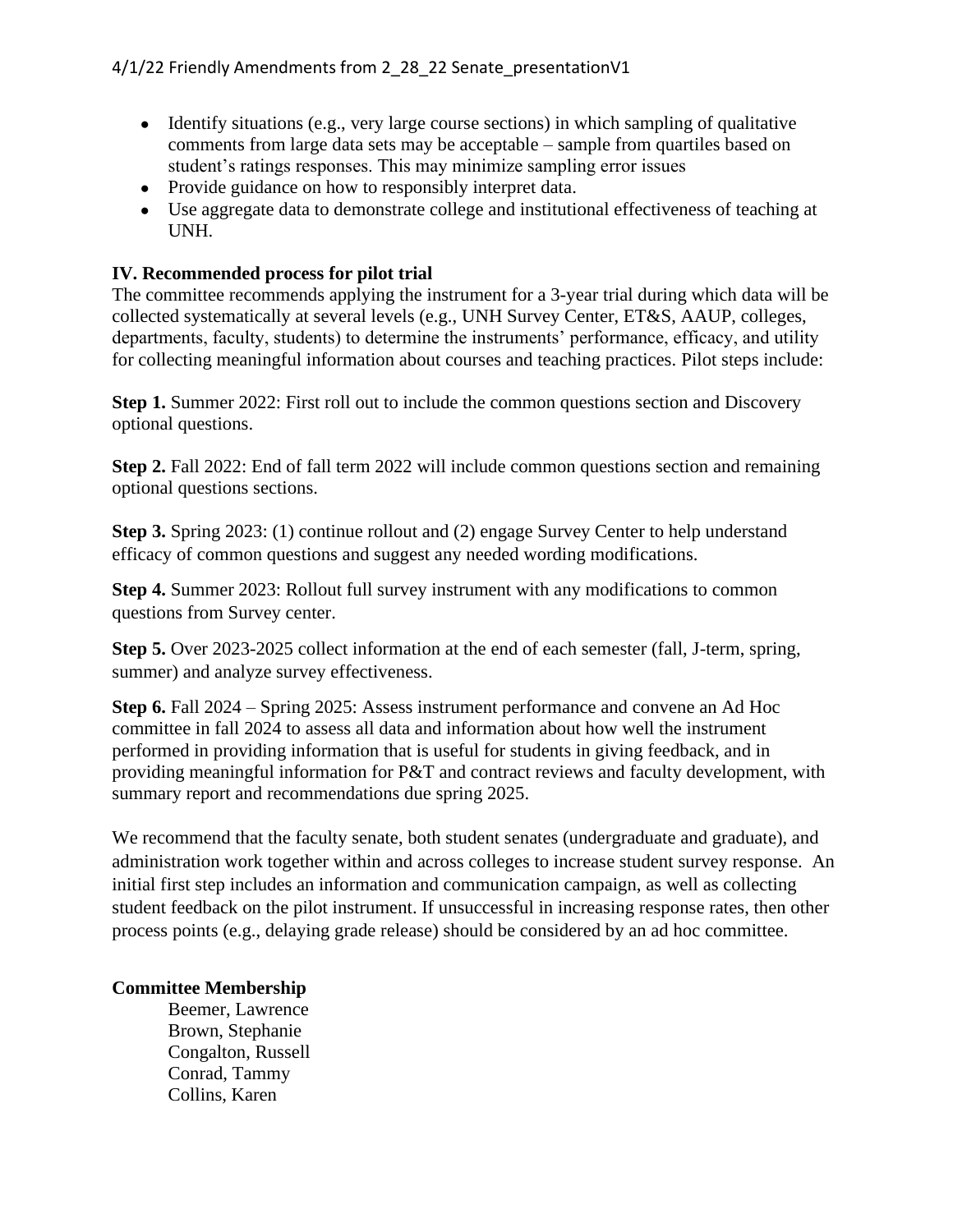Hackett, Robin (co-chair, 2020-21) Hall, Caroline Holtrop, Maurik Lehmann, Jennifer Lahiri, Smita Christine O'Keefe (joined 3/2022) Overson, Catherine Parker, Victoria Petty, Nadine Pillemer, David Pimpare, Stephen Rock, Kylee & Christian Lipovsky Root, Kelly Smith, Maddy Sparrow, Sophie White, Barbara Prudhomme (co-chair, 1/2022 -) Ziemer, Kate (co-chair)

#### **Selected References**

- American Sociological Association (2019). *Statement on Student Evaluations of Teaching* <https://www.asanet.org/files/asa-statement-student-evaluations-teaching-sept52019pdf>
- Ehrlinger, & Shain, (2014) In V.A. Benassi, C.E. Overson, & C.M. Hakala (Eds.). *Applying science of learning in education: Infusing psychological science into the curriculum*. Retrieved from the Society for the Teaching of Psychology web site: <http://teachpsych.org/ebooks/asle2014/index.php>
- Felkey, A. J., & Batz-Barbarich, C. (2021). Can Women Teach Math (and Be Promoted)? A Meta-analysis of Gender Differences across Student Evaluations of Teaching. *AEA Papers & Proceedings, 111*, 184–189.
- Gravestock P. & Gregor-Greenleaf, E. (2008). *Student Course Evaluations: Research, Models and Trends*. Toronto: Higher Education Quality Council of Ontario.
- Hanover Research: *Best Practices in Reducing Bias in Student Evaluation of Teaching* (date unknown)
- Hoel, A., & Dahl, T. I. (2019). Why bother? Student motivation to participate in student evaluations of teaching. *Assessment & Evaluation in Higher Education*, *44*(3), 361–378. <https://doi-org.unh.idm.oclc.org/10.1080/02602938.2018.1511969>
- Kreitzer, R. J., & Sweet-Cushman, J. (2021). Evaluating Student Evaluations of Teaching: a Review of Measurement and Equity Bias in SETs and Recommendations for Ethical Reform. *Journal of Academic Ethics*, 1 12.
- Kunter, M., & Baumert, J. (2006). Who is the expert? Construct and criteria validity of student and teacher ratings of instruction. *Learning Environments Research*, *9*(3), 231–251. <https://doi-org.unh.idm.oclc.org/10.1007/s10984-006-9015-7>
- Li, D., Benton, S. L., & IDEA Center. (2017). The Effects of Instructor Gender and Discipline Group on Student Ratings of Instruction. IDEA Research Report #10. In *IDEA Center, Inc.* IDEA Center, Inc.
- Mazurek, R., Arvinen-Barrow, M., Huddleston, W., & Reckelberg, R. (2021). Beyond traditional peer-to-peer teaching evaluation: Using pedagogical theory in conceptualizing a